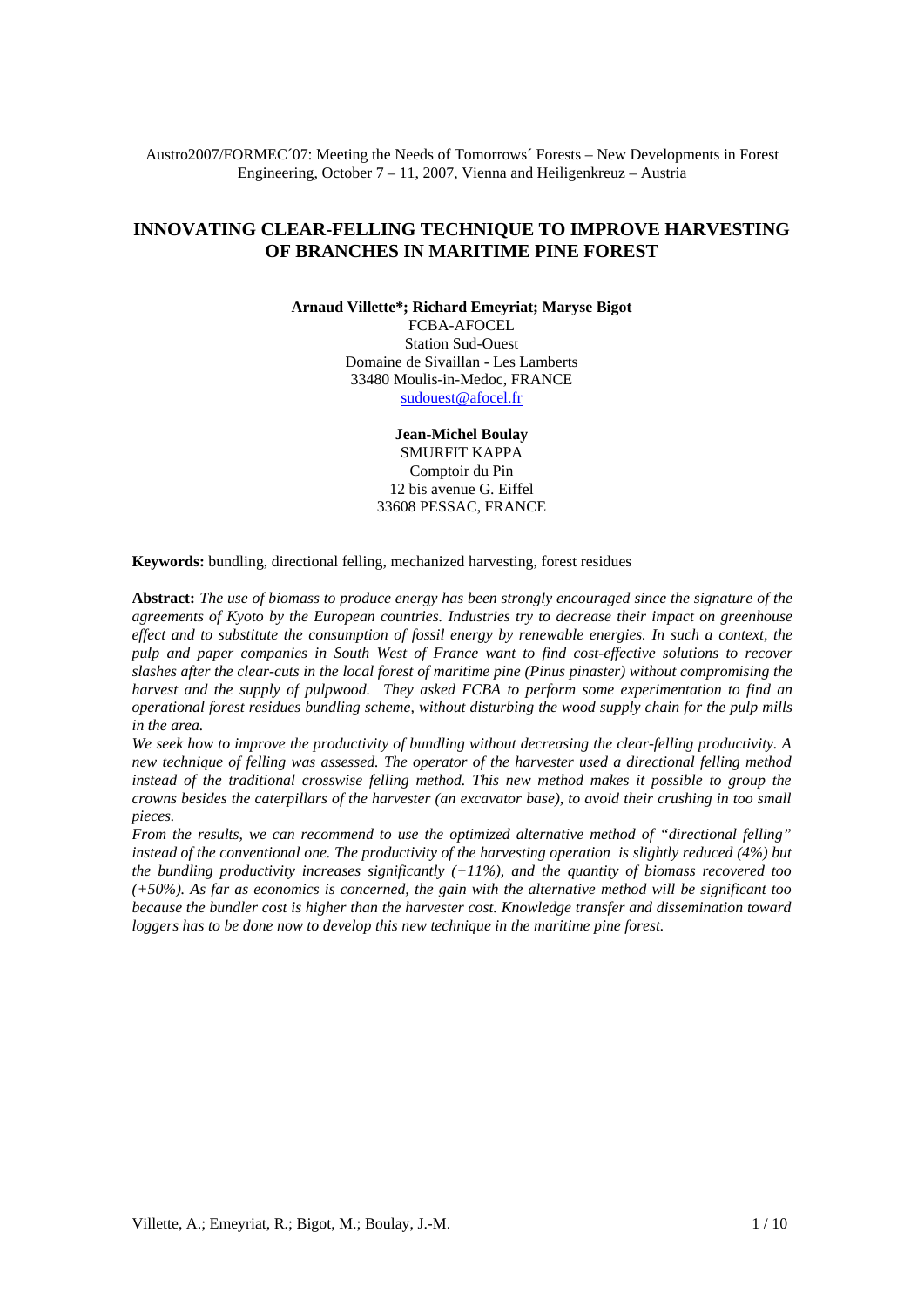

**Figure 1: Traditional crosswise clear-felling (on the left) and directional clear-felling (on the right)** 

### **1. Introduction**

The use of biomass to produce energy has been strongly encouraged since the signature of the agreements of Kyoto by the European countries. Industries try to decrease their impact on greenhouse effect and to substitute the consumption of fossil energy by renewable energies. Moreover, public policies sustain particularly the use of forest biomass for energy production and some concurrence between the different uses of wood (energy / pulp) appeared.

In such a context, the Pulp and Paper companies in South West of France look for cost-effective solutions to recover slash after the clear-cuts in the local forest of maritime pine (*Pinus pinaster*) without compromising the harvest and the supply of pulpwood (Fraysse 2005). They asked FCBA to perform some experimentation on innovating techniques such as bundling for harvesting forest residues, and in particular branches.

Preliminary tests of the Scandinavian harvesting method for preparing the bundling of forest residues, resulting in a row of logs besides a row of branches, both rows being on one side of the harvester tracks (Figure 2), took place in 2003. These tests showed that this Nordic method was not adapted to maritime pine forest, because the quantity of biomass available in such stands after a clear-cut is about 30 to 50 tons of branches per hectare (Cuchet, Roux and Al 2003), which is very low compared to other species as spruce, chestnut or poplar (100 tons per hectare or more). This low quantity of biomass is clearly a limiting factor to make the bundling operation profitable in maritime pine stands.

Of course, with a larger top end cutting diameter for the logs, quantity of biomass for bundling would be more important and the productivity of the bundler would increase directly. Nevertheless, this option is not a solution because it would destabilize the supply of wood to the pulp industries by reducing the volume of pulpwood harvested. Harvesting methods permitting synergy between the harvest of wood energy and pulpwood have to be found.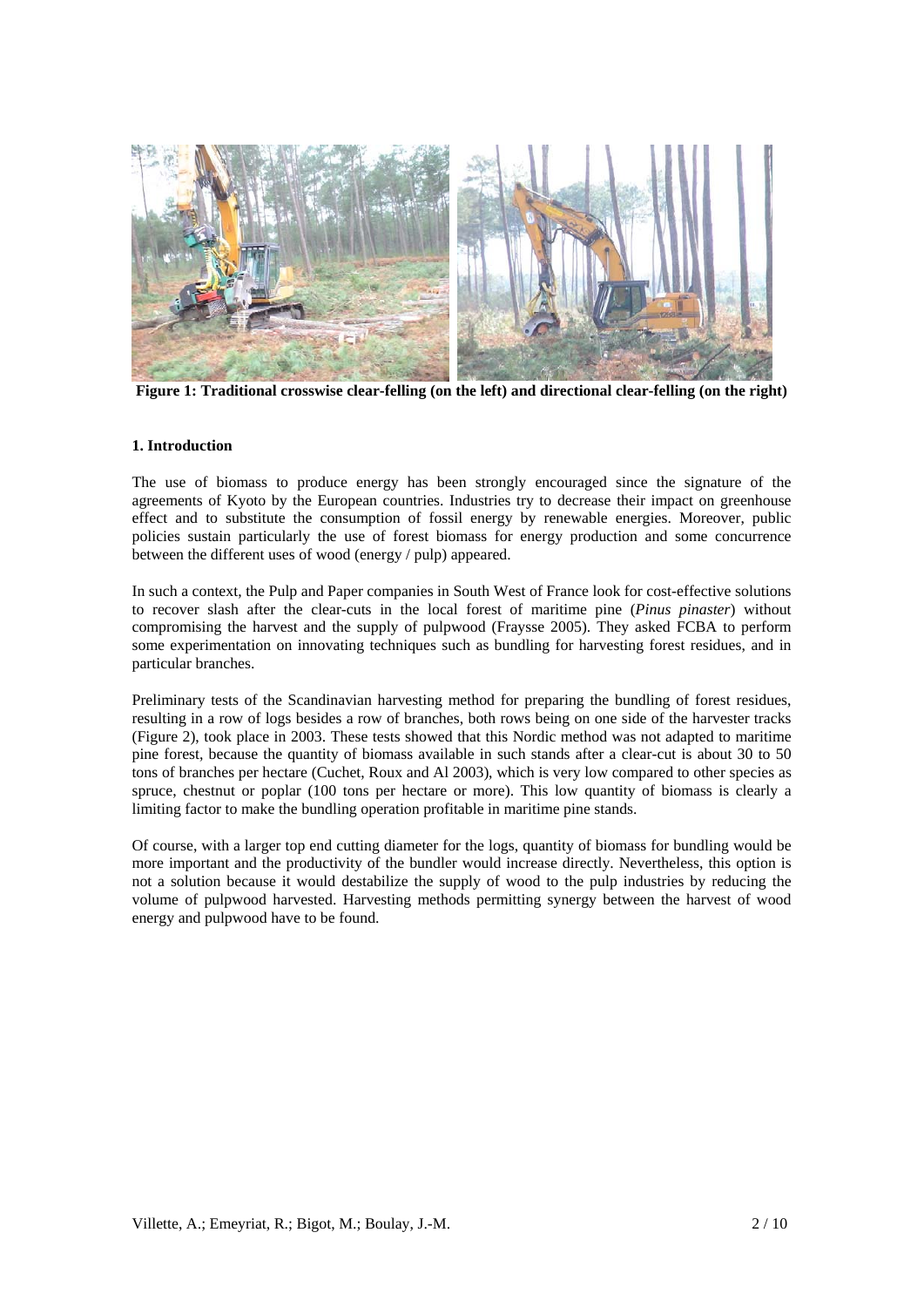

**Figure 2: Scandinavian harvesting method for preparing forest residues harvest (source: Skogforsk).** 

Hence, in order to ensure the profitability of the fuel wood harvesting operation in the maritime pine forest without compromising the supply of the pulp industry, we investigated how to better aggregate slash while limiting the time dedicated to this operation, which is the key point for a satisfying bundling productivity.

We tested two different working methods for mechanizing the clear-cut (the conventional "crosswise felling" and the alternative "directional felling") and we studied their impact on bundling productivity and quantity of biomass recovery.

## **2. Material and Methods**

## **2.1 Logging site**

The study has been carried out on a 1,8 hectare clear-cut in a maritime pine stand of 55 years. The ground, on a sandy soil, was clean and flat.

In the stand, There were 126 stems per hectare, and the average tree volume was 1,25 cubic meter (average diameter at breast height 42 cm ; average height 22 m). As in any other maritime pine stand, all trees bent in the direction of the predominant wind, e.g. from West to East. The top end cutting diameter was fixed at 7centimeter on bark.

#### **2.2 Machines and operators**

The harvester was a 30-tons tracked excavator Case 1288 with a harvesting head Silvatec 665. This equipment had approximately 7 000 machine hours. The operator on the harvester had a lot of experience with the conventional working method (see below) while he was unfamiliar with the alternative method.

The bundling machine was a PIKA 828/2000 forwarder of more than 6 000 machine hours with a telescopic crane of 10 meters. The bundling unit PINOX 330 was installed on the loading space. The operator of the bundling machine was an experienced Finnish contractor used to work in forwarding and bundling operation. He worked according to the Scandinavian working method: he did not seek to collect all the forest residues and thus left a significant part of them on the ground.

Both logs and bundles have been extracted by a forwarder, a Valmet 860. However, extraction of logs took place before the bundling operation.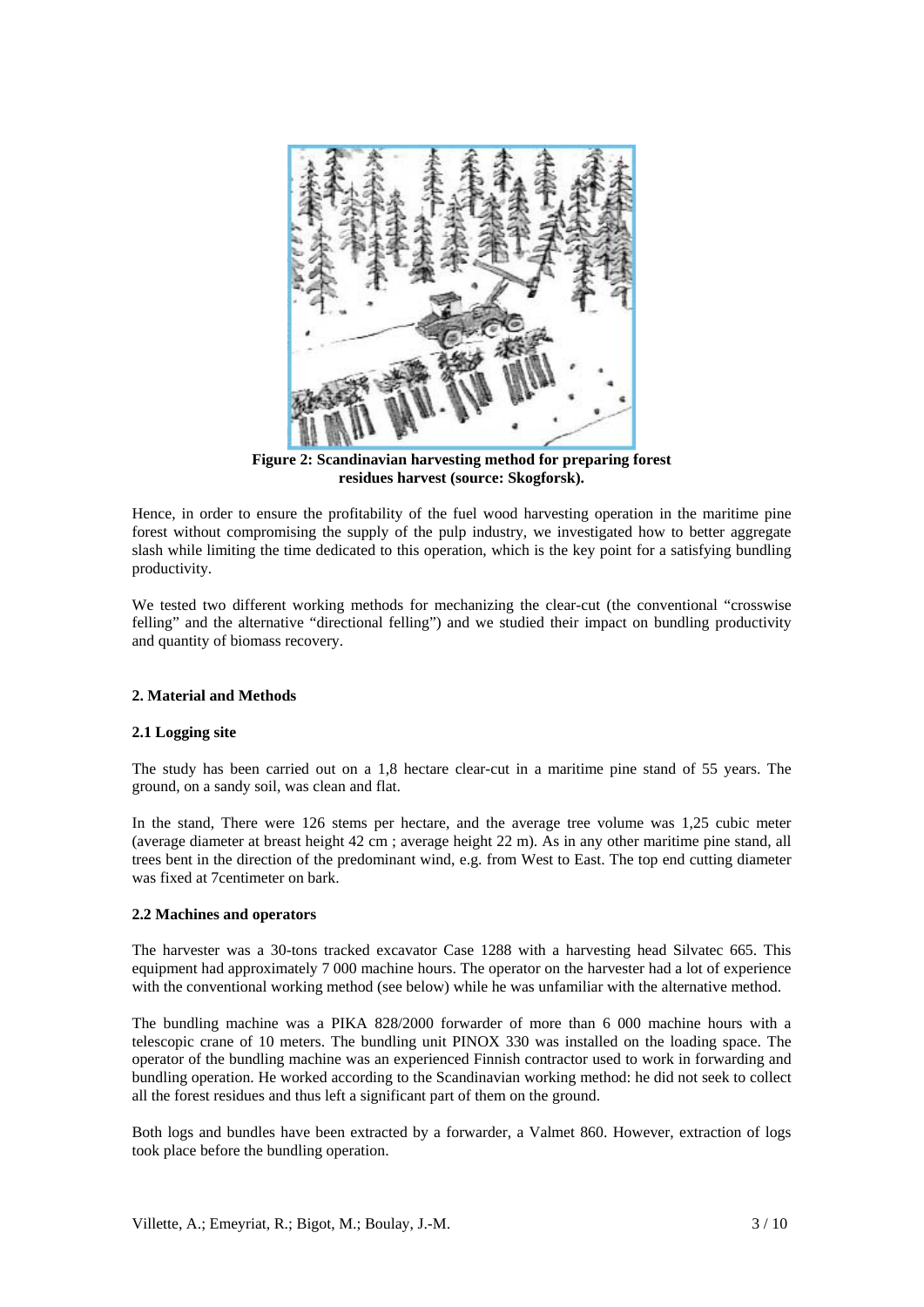#### **2.3 Harvesting methods**

The mechanized harvesting have been carried out according to 2 different working methods: the conventional one (crosswise felling) and the alternative one (directional, that is to say longitudinal felling).

### - Conventional crosswise felling:

The machine advances in a perpendicular axis to the lean of the trees, on a 10 meters working strip. Generally, only trees on the front and the right side of the machine are fallen, and they are bucked frontward on the left side while slashes fell in front of the machine where they are crushed with the further progression of the machine (Figure 2). When the harvester comes to the end of the line, it travels back to start working on a new line.

### - Alternative directional felling:

The machine moves parallel to the lean of the trees, on a 14 meters working strip. Trees in the front of the harvester, both on its left and right sides are fallen frontward but hired on the left side. Meanwhile, the excavator cab turns of 90° in order to buck the logs parallel to the caterpillars (Figure 4) and leave slashes also on the left side.

With such a method, forest residues and logs alternate on a single row (Figure 5). This lets less freedom to the operator on where to lay the logs. But, only small quantities of forest residues are left under the tracks of the machine. As in the conventional method, when the harvester comes to the end of the line, it travels back to start working on a new line.



**Figure 3: Conventional crosswise felling method (the blue arrow represents the felling direction)**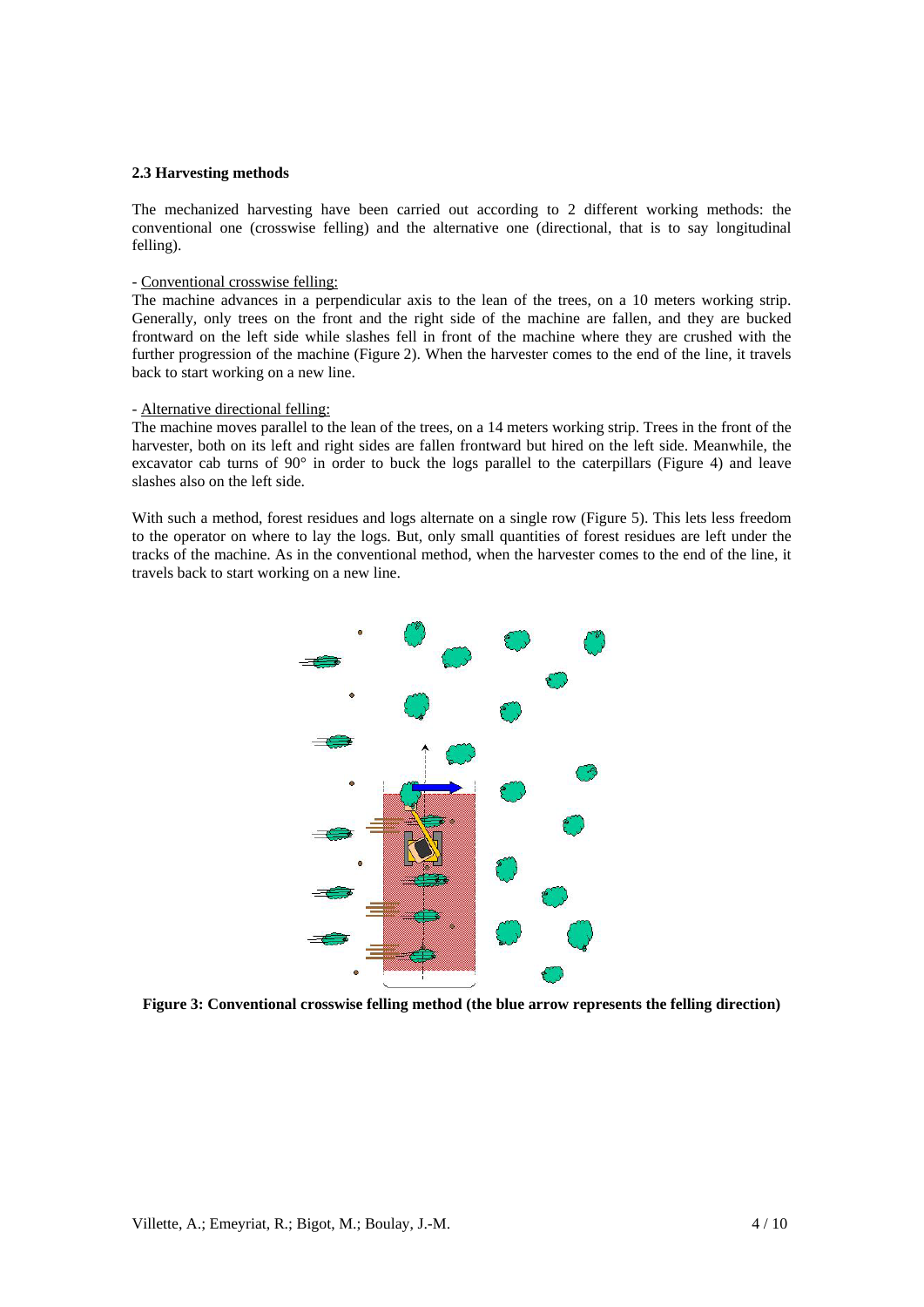

**Figure 4: Alternative directional felling method (the blue arrows represent the felling direction)** 



**Figure 5: Alternative batches of logs and forest residues** 

## **2.4 Measures**

Time studies have been carried out tree by tree according to ARMEF protocol (Laurier J.P 1992) for mechanized harvesting. Cycle time is divided into elementary phases: machine movement (including crane movement until it grips the tree), crane movement to transfer the tree (and particularly from the right side of the machine to the left one, for the bucking), delimbing-bucking, forest residues collection.

Time study protocol for the bundler (Figure 6) comes from the FORENEGY project (Martin S. 2002). The bundling work cycle is composed by: machine movement, empty crane movement, forest residues collection, loaded crane movement, bundler feeding, bundles bucking.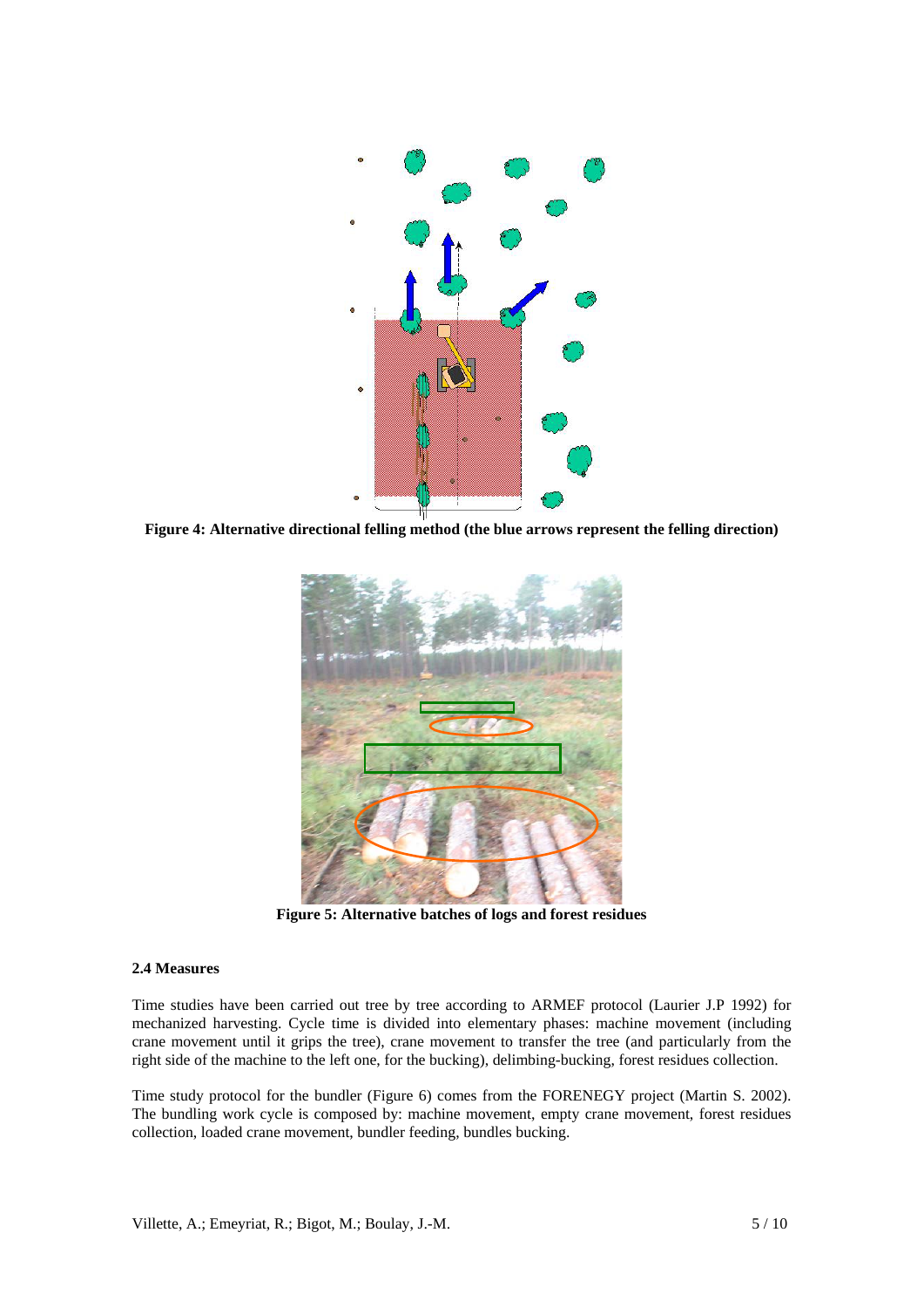

**Figure 6: Bundler in loading phase** 

Time elements were recorded with a DAP Microflex hand-held field computer running with the dedicated SDI time study software. Measured surfaces came from a Thalès Mobile mapper GPS with 12 channels.

Quantity of biomass remaining on the ground after the bundling has been assessed through a survey. Biomass has been collected on 90 plots of 1 square meter and weighted. Bundlers have been weighed too

### **3. Results and discussion**

### **3.1 Time studies on harvester productive work**

The only significant difference found between the two harvesting methods concerns the machine movement, which is significantly longer in the alternative felling technique (Table 1). This difference is partly due to the fact that it is a new working method for the operator: he "wastes" some time to approach and grip the tree. This difference should hopefully be reduced when the operator will be more experienced. Moreover, as the work strip is wider in the alternative method than in the conventional one, the proportion of time dedicated to the travel back of the harvester should be more limited in the alternative method.

| phases            | Convention--<br>nal<br>Method.<br>(Cmin) | Alternative<br>method.<br>(Cmin) | <b>Difference</b><br>(Cmin) |
|-------------------|------------------------------------------|----------------------------------|-----------------------------|
| Delimbing-        |                                          |                                  |                             |
| bucking           | 79.7                                     | 79.8                             | n.s.                        |
| Machine           |                                          |                                  |                             |
| movement          | 28.1                                     | 37.5                             | $\ast$                      |
| Crane             |                                          |                                  |                             |
| transfer          |                                          |                                  |                             |
| movement          | 0.0                                      | 3.4                              | n.s.                        |
| Collecting        |                                          |                                  |                             |
| forest            |                                          |                                  |                             |
| residues          | 0.0                                      | 4.7                              | n.s.                        |
| <b>Total time</b> | 107.8                                    | 125.4                            | ÷.                          |

#### **Table 1: Times per tree for the working phases in the 2 different methods**

*\*significant difference (*α *= 5 %)*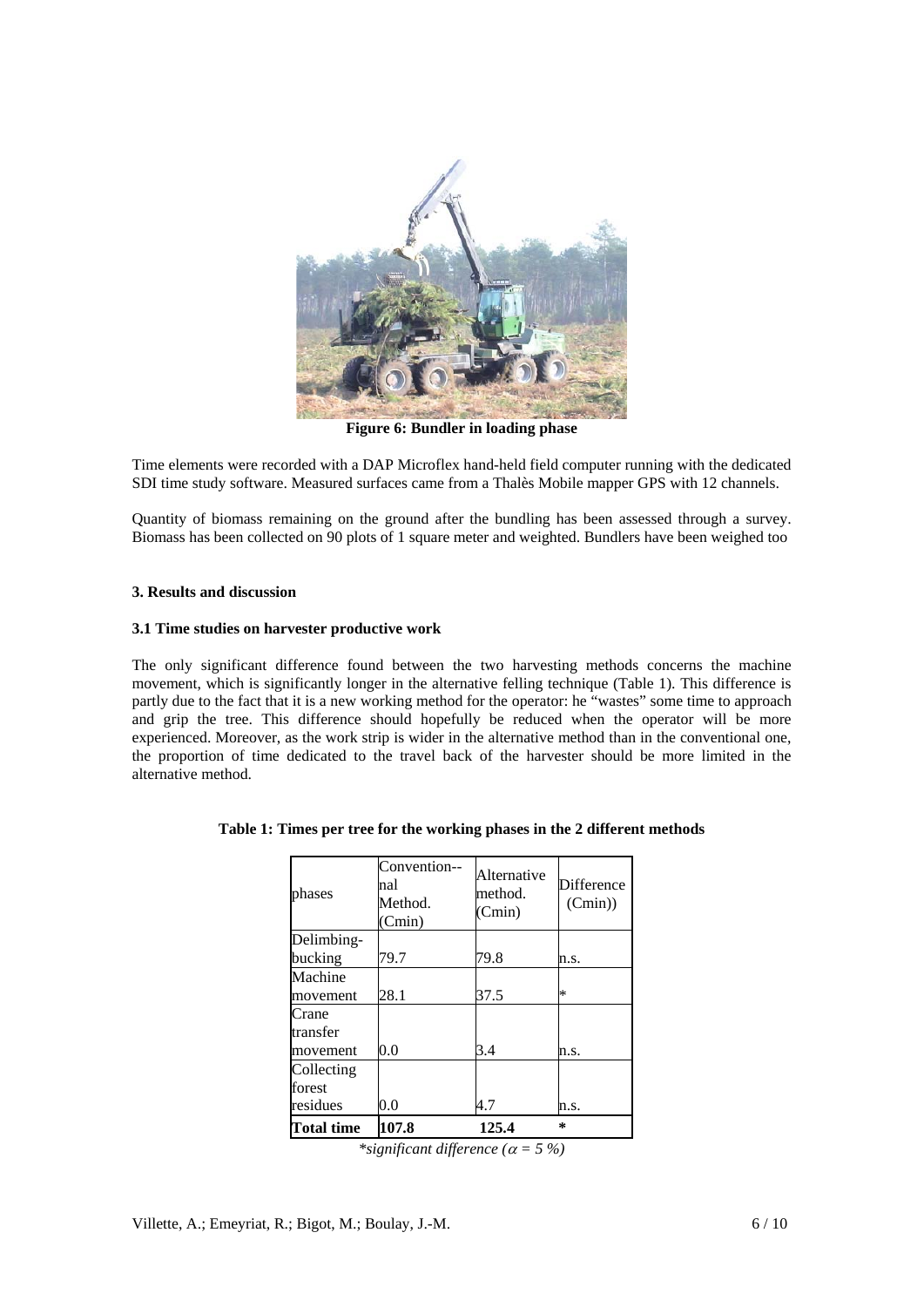The two working phases specific to the alternative method (crane transfer movement and forest residues collection) are statistically non significant and they could be even more reduced.

- Transfer movement could probably be divided by two with a more "optimized" working method (Figure 7), consisting in felling and bucking the trees both on the left and on the right side of the machine, depending on where the trees stand.
- Concerning the collecting of forest residues, the operator should concentrate on the collection of the whole crowns, and should not waste time (as he did) in picking up small branches fallen sometimes in front of the machine.



**Figure 7: Optimized directional felling** 

With such improvements, we calculated that the difference on the harvesting time per tree, between the traditional crosswise felling and the alternative directional felling, would fell from 17% to 4% (Table 2).

## **3.2 Study of the bundling productivity**

The study concerned 302 bundles in total. We observed a significant gain of productivity  $(+ 11\%)$  on the bundling productivity in the area harvested by the alternative method (Table 3).

The fine study of the productive working time shows that "forest residues collection" is the main working phase, even in the area harvested by the alternative method: it takes 38 % of the time (Table 4).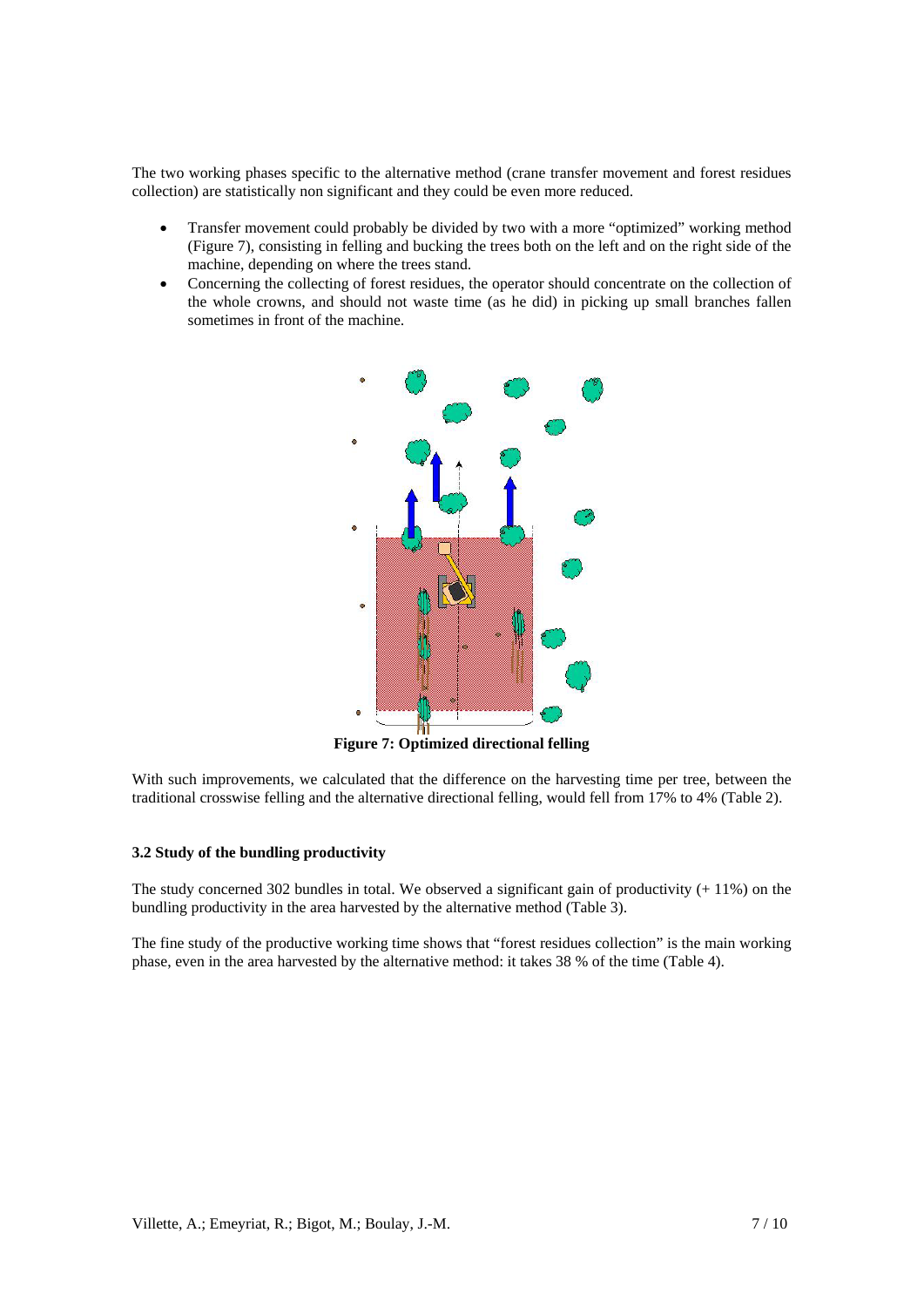# **Table 2: Calculation of the potential difference of productivity per tree between the conventional method and the optimised alternative method**

| <b>Total time</b>             | 107.8                         | 112.0                                        |
|-------------------------------|-------------------------------|----------------------------------------------|
| Collecting forest<br>residues | 0.0                           | 2.4                                          |
| Crane<br>transfer<br>movement | 0.0                           | 1.7                                          |
| Machine<br>movement           | 28.1                          | 28.1                                         |
| Delimbing-<br>bucking         | 79.7                          | 79.8                                         |
| phases                        | Conventional<br>method (Cmin) | Optimized<br>alternative<br>method<br>(Cmin) |

# **Table 3: Bundling productivity**

|                                                                           | Area harvested<br>by the<br>alternative | Area harvested<br>by the<br>conventional |  |
|---------------------------------------------------------------------------|-----------------------------------------|------------------------------------------|--|
|                                                                           | method                                  | method                                   |  |
| Productivity<br>(number of<br>bundlers per<br>Productive<br>Machine Hour) | 26.0                                    | 23.4                                     |  |

# **Table 4: Working phases of bundling productive work in the area harvested by the alternative method**

| phase                      | percentage |
|----------------------------|------------|
| Machine moves              | 16%        |
| Empty crane moves          | 7%         |
| Forest residues collection | 38%        |
| Loaded crane move          | 7%         |
| <b>Bundler</b> feeding     | 26%        |
| <b>Bundles bucking</b>     | 6%         |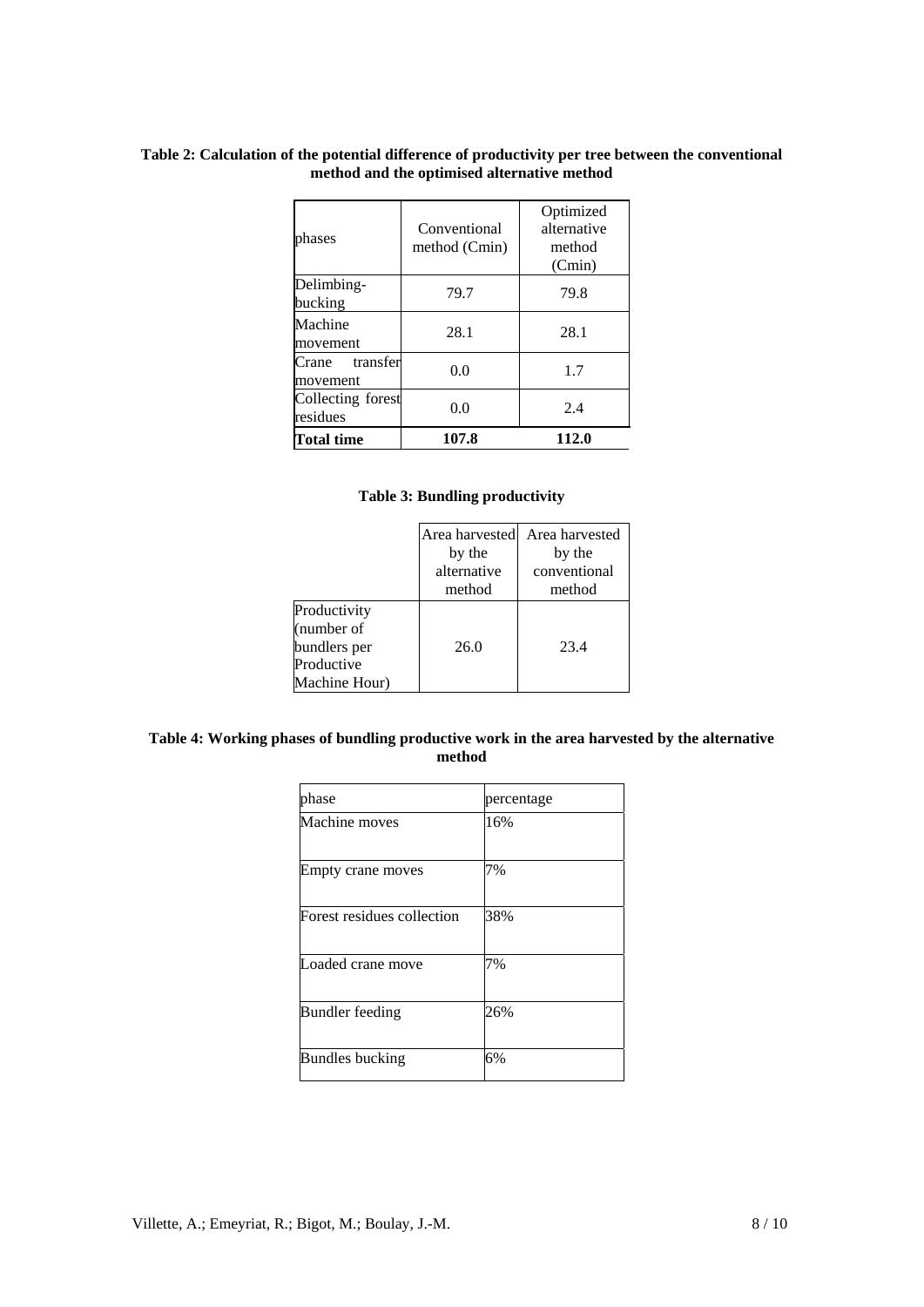### **3.3 Quantity of biomass left on site**

The weighing of bundlers and biomass remaining on site after the extraction of the bundlers reveals that only 33% of the forest residues biomass are recovered in the area harvested with the conventional harvesting method, but 53 % in the area harvested with the alternative harvesting method. (Figure 8). The quality of the site preparation, during the harvesting operation, is then crucial.



**Figure 8: Total forest residues distribution** 

## **4. Conclusion**

It was already known that only clear-cuts in maritime pine stands can provide sufficient volumes of forest residues to make the bundling of these residues profitable. Bundling should not be done in thinning.

Our experiments showed that even in clear-cuts, site preparation during the felling is crucial to obtain a satisfying productivity in the bundling process and to extract a more important quantity of biomass. If forest residues are too small, too much crashed, the bundling productivity is weak.

From our results, we can recommend to use the alternative optimized method of "directional felling" instead of the conventional "crosswise felling". The productivity of the harvesting operation may be slightly reduced but the bundling productivity will increase significantly, and the quantity of biomass recovered too.

As far as economics is concerned, the gain with the alternative method will be significant too because the bundler cost is higher than the harvester excavator base cost.

Knowledge transfer and dissemination have to be done now to develop this new technique in the maritime pine forest. Setting up a support action for informing and training the operators is necessary.

#### **5. Acknowledgments**

We thank company SMURFIT KAPPA Comptoir du Pin which brings its financial support to this study and which is a constant partner in the research field of biomass use.